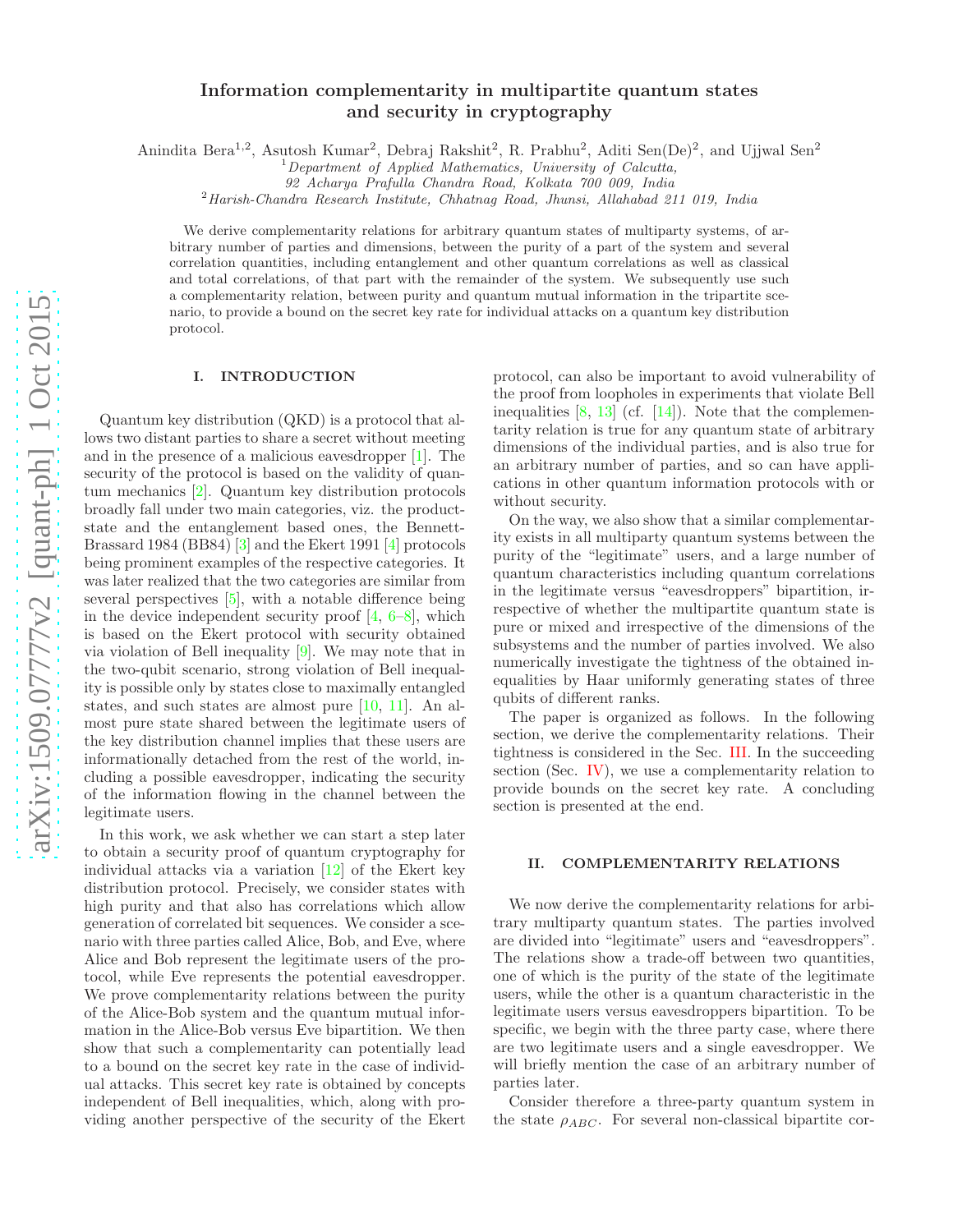relation measures,  $Q'$ , the relation  $Q'_{AB:C} - S_{AB} \leq 0$ holds, where  $S_{AB} \equiv S(\rho_{AB})$  is the von Neumann entropy of its argument, and  $\rho_{AB} = \text{tr}_{C} \rho_{ABC}$ . [S<sub>AC</sub>, etc. are similarly defined. And  $\mathcal{Q}'_{AB:C}$  is the non-classical correlation  $\mathcal{Q}'$  of the state  $\rho_{ABC}$  in the  $AB : C$  bipartition. The relation holds [\[15\]](#page-5-13) e.g. for entanglement of formation [\[16\]](#page-5-14), entanglement cost [\[17](#page-5-15)], distillable entanglement  $[16]$ , relative entropy of entanglement  $[18]$ , and one-way distilled key rate [\[19](#page-5-17)]. Interestingly,  $\mathcal{Q}_{AB:C}'$ 

can also be a measure of classical correlation, as quantified by the measured quantum mutual information, defined as follows. The measured quantum mutual infor-mation [\[20](#page-5-18)], of a bipartite quantum state  $\rho_{XY}$  is defined as  $\mathcal{J}(\varrho_{XY}) = S(\rho_X) - \min \sum p_k S(\varrho_{XY}^k)$ , where the minimization is over measurements performed by the party Y that creates the ensemble  $\{p_k, \varrho_{XY}^k\}$ . Here,  $\rho_X = \text{tr}_Y \varrho_{XY}$ . That  $\mathcal{Q}'_{AB:C} - S_{AB} \leq 0$  is valid for  $\mathcal{Q}'$ identified with this classical correlation, follows e.g. from Ref. [\[21\]](#page-5-19).



<span id="page-1-3"></span>FIG. 1. (Color.) The complementarity for three qubit systems. The different panels exhibit histograms for the sum of two quantities, viz. the normalized purity and a normalized correlation. The correlation is the negativity in panel (a), logarithmic negativity in (b), and quantum mutual information in (c), for rank 1 states. We Haar uniformly generate  $10^4$  three qubit states for generating the histograms. The histograms for normalized measured quantum mutual information, quantum discord, and quantum work deficit are almost identical to that of the normalized quantum mutual information. The vertical axis represents the relative frequency of occurence of a randomly generated three-qubit state in the corresponding range of the sum of the two quantities on the horizontal axis. All quantities are dimensionless.

This relation  $Q'_{AB:C} - S_{AB} \leq 0$  can be rewritten, using appropriate normalized quantities, as

<span id="page-1-0"></span>
$$
\frac{\log_2 d_{AB} - S_{AB}}{\log_2 d_{AB}} + \frac{\mathcal{Q}'_{AB:C}}{\min\{\log_2 d_{AB}, \log_2 d_{C}\}}
$$
  

$$
\leq 1 + \mathcal{Q}'_{AB:C} \left( \frac{1}{\min\{\log_2 d_{AB}, \log_2 d_{C}\}} - \frac{1}{\log_2 d_{AB}} \right). \tag{1}
$$

While the above relation only needs  $\mathcal{Q}'_{AB:C} - S_{AB} \leq 0$ , we may note that the choice of the denominators in the terms on the left hand side have been guided by the fact that  $0 \leq S(\rho_{AB}) \leq \log_2 d_{AB}$ , so that  $0 \leq$  $\log_2 d_{AB} - S(\rho_{AB}) \leq \log_2 d_{AB}$ , and the oft-true relation  $0 \leq \mathcal{Q}_{AB:C}' \leq \min\{\log_2 d_{AB}, \log_2 d_C\}.$  We indicate the dimension of the Hilbert space corresponding to a system denoted as X by  $d_X$ .

The first term,  $\mathcal{P}_{AB} \equiv \frac{\log_2 d_{AB} - S_{AB}}{\log_2 d_{AB}}$ , on the left hand side of ineq. [\(1\)](#page-1-0) quantifies the purity of the system in the AB part, i.e. of  $\rho_{AB}$ . We have normalized the quantity so that it varies between 0 and 1. The second term,  $\mathcal{Q}_{AB:C} \equiv \frac{\mathcal{Q}'_{AB:C}}{\min\{\log_2 d_{AB}, \log_2 d_C\}},$  represents the normalized non-classical correlation of the system in the AB : C bipartition. Again, it has been normalized, and if we as-

sume that  $0 \leq Q'_{AB:C} \leq \min\{\log_2 d_{AB}, \log_2 d_C\}$  is true, we once more have  $0 \leq Q_{AB:C} \leq 1$ . Thus the trivial upper bound of the quantity  $\mathcal{P}_{AB} + \mathcal{Q}_{AB:C}$  is 2.

Eq.  $(1)$  can further be shuffled into

<span id="page-1-1"></span>
$$
\mathcal{P}_{AB} + \mathcal{Q}_{AB:C} \le 1, \text{ when } d_{AB} \le d_C, \tag{2}
$$

while it reads

$$
\mathcal{P}_{AB} + \mathcal{Q}_{AB:C} \le 2 - \frac{\log_2 d_C}{\log_2 d_{AB}}, \text{ when } d_{AB} > d_C \qquad (3)
$$
  
and  $\mathcal{Q}'_{AB:C} \le \log_2 d_C.$ 

For systems in  $\mathbb{C}^d \otimes \mathbb{C}^d \otimes \mathbb{C}^d$ , the complementarity relation reads

<span id="page-1-4"></span><span id="page-1-2"></span>
$$
\mathcal{P}_{AB} + \mathcal{Q}_{AB:C} \le \frac{3}{2}.\tag{4}
$$

Note that the right-hand-side is independent of dimension in this case. In particular, for three-qubit quantum states, the bound is three-halves, and is saturated by the Greenberger-Horne-Zeilinger state  $(|000\rangle + |111\rangle)/\sqrt{2}$ [\[22\]](#page-5-20). As mentioned before, the complementarity holds for several entanglement measures. It is natural to ask whether the same holds for other quantum correlation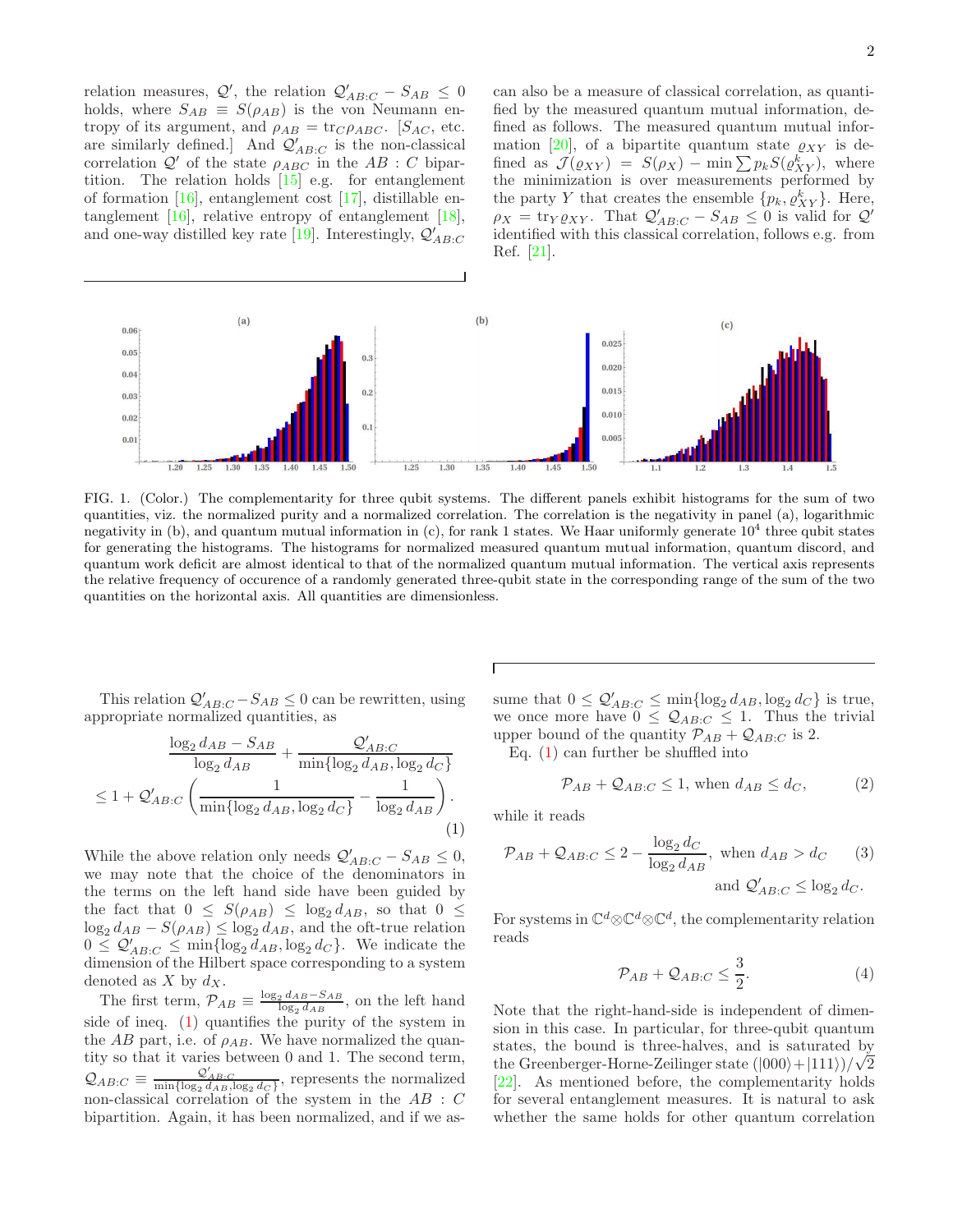measures including entanglement measures like negativity [\[23\]](#page-5-21) and logarithmic negativity [\[23\]](#page-5-21), and information theoretic quantum correlations like quantum discord [\[20](#page-5-18)] and quantum work-deficit [\[24](#page-5-22)]. If quantum discord is defined by considering the measurement in its definition to be in the first party, then its value for an arbitrary quantum state in  $AB : C$  can be shown to be bounded above by  $S_{AB}$  [\[25](#page-5-23)], so that the complementarity relation [\(2\)](#page-1-1) is valid for the measure. Henceforth, we consider that the quantum discord is defined by performing the measurement in the second party. Numerical simulations by Haar uniform generation of three-qubit states having different ranks (ranging from 1 till 4) show that several correlation measures indeed obey the above complementarity (ineq.  $(4)$ ). See Figs. [1](#page-1-3) and [2](#page-2-0) for depictions of the cases of ranks 1 and 2. For higher ranks, the complementarities become less and less tight. We will discuss in the succeeding section about the tightness of these relations. It is also clear that similar complementarities will hold also when purity is quantified by utilizing Rényi  $[26]$  and Tsallis [\[27\]](#page-5-25) entropies.



<span id="page-2-0"></span>FIG. 2. (Color.) The complementarity relation, again for three qubit systems, but for rank 2 states. The different panels exhibit histograms for the sum of two quantities, viz. the normalized purity and a normalized correlation. The correlation is the negativity in panel (a), logarithmic negativity in (b), quantum mutual information in (c), measured quantum mutual information in (d), quantum discord in (e), and quantum work deficit in (f). All other considerations are the same as in Fig. [1.](#page-1-3)

The quantum mutual information [\[28,](#page-5-26) [29\]](#page-5-27) of a bipartite quantum state  $\varrho_{XY}$ , identified with the total correlation in the state, is defined as  $I'_{X:Y} = S_X + S_Y - S_{XY}$ . Using the Araki-Lieb triangle inequality [\[30\]](#page-6-0),  $|S_X - S_Y| \leq S_{XY}$ , it follows that

$$
I'_{X:Y} \le 2\min\{S_X, S_Y\} \le 2\min\{\log_2 d_X, \log_2 d_Y\}.
$$
 (5)

The Araki-Lieb inequality therefore helps us to obtain the relations in [\(2\)](#page-1-1) and [\(3\)](#page-1-4) with the normalized correlation Q replaced by the normalized quantum mutual information, with the additional property that the parallel of the condition  $\mathcal{Q}'_{AB:C} \leq \log_2 d_C$  being automatically satisfied here. More precisely, we have

$$
\mathcal{P}_{AB} + \mathcal{I}_{AB:C} \le 1 \text{ when } d_{AB} \le d_C, \quad (6)
$$

$$
\mathcal{P}_{AB} + \mathcal{I}_{AB:C} \le 2 - \frac{\log_2 d_C}{\log_2 d_{AB}} \text{ when } d_{AB} > d_C, \quad (7)
$$

where  $\mathcal{I}_{AB:C} = \frac{I'_{AB:C}}{2 \min\{\log_2 d_{AB}, \log_2 d_C\}}$ .

For quantum states of three qudits, we again have the dimension-independent complementarity bound,

$$
\mathcal{P}_{AB} + \mathcal{I}_{AB:C} \le \frac{3}{2},\tag{8}
$$

and again for three qubits, the GHZ state saturates the bound.

The (classical) mutual information [\[28\]](#page-5-26) between two observables  $\mathcal X$  and  $\mathcal Y$  of the systems  $X$  and  $Y$  is given by

$$
\tilde{I}'_{\mathcal{X}:\mathcal{Y}} = H(\mathcal{X}) + H(\mathcal{Y}) - H(\mathcal{X}, \mathcal{Y}),\tag{9}
$$

<span id="page-2-2"></span><span id="page-2-1"></span>where  $H(\mathcal{X}) = -\sum_i p_i^{\mathcal{X}} \log_2 p_i^{\mathcal{X}}$  is the Shannon entropy of the observable  $\overline{\mathcal{X}}$ , with the observable  $\mathcal X$  having been measured in the state  $\varrho_{XY}$  and the outcomes  $x_i$  obtained with the Born probabilities  $p_i^{\mathcal{X}} = \text{tr}_X(\text{tr}_Y(\varrho_{XY})\mathcal{X}).$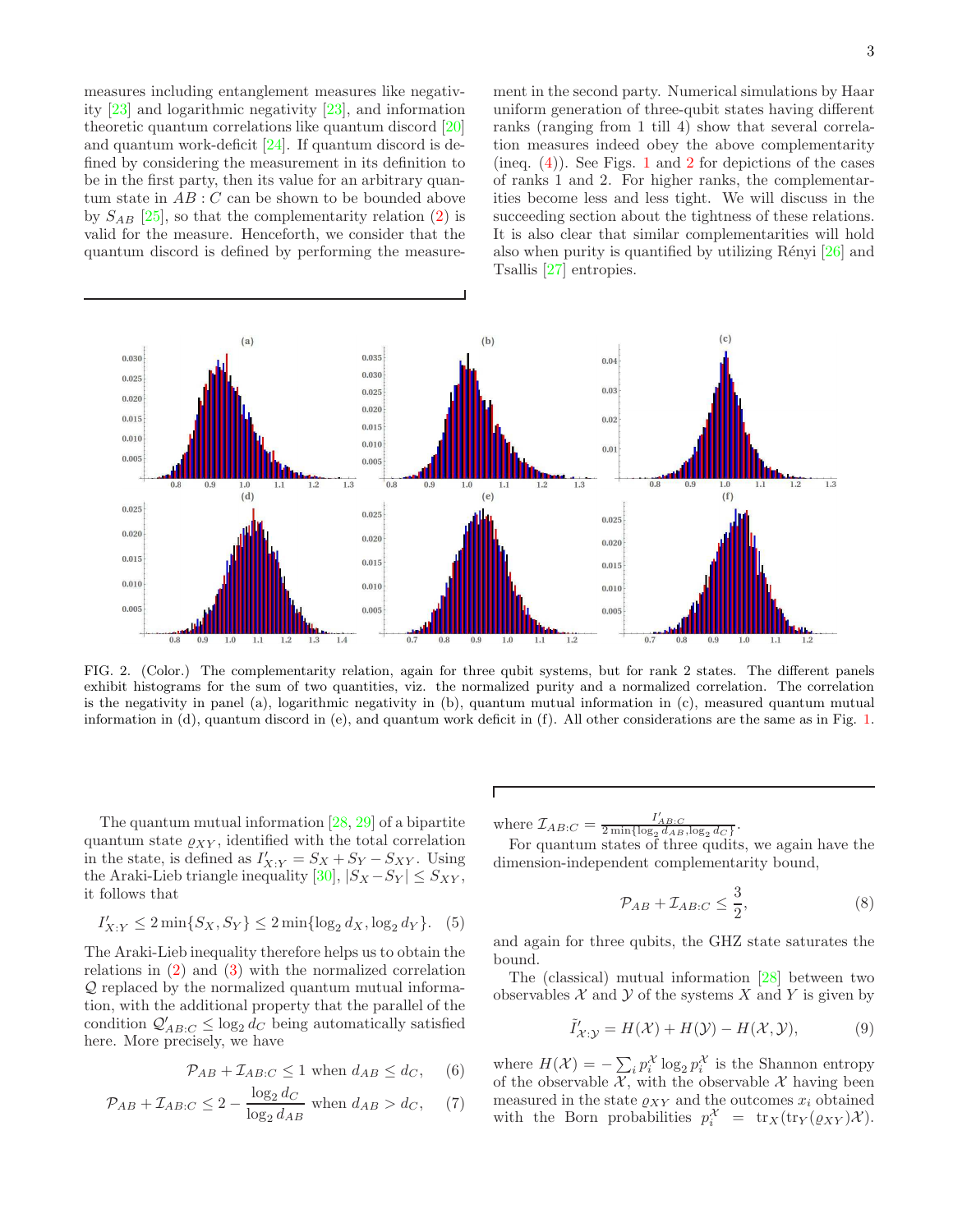$H(Y)$  is similarly defined, and  $H(X, Y)$  is the joint entropy of the observable  $\mathcal{X} \otimes \mathcal{Y}$  when measured in the state  $\rho_{XY}$ . Now the classical mutual information is bounded above by the quantum one  $[31]$ , and so the relations for the quantum mutual information derived above are also true for the classical variety. We will use the notation  $\widetilde{I}_{\mathcal{X}:\mathcal{Y}} = \frac{\widetilde{I}'_{\mathcal{X}:\mathcal{Y}}}{2\min\{\log_2 d_X, \log_2 d_Y\}}$ .

Since quantum mutual information is non-increasing under discarding of parties [\[29\]](#page-5-27), and since classical mutual information is a lower bound for the quantum one [\[31\]](#page-6-1), the quantum mutual information in the  $AB : C$  bipartition, in the complementarity, can be replaced by the minimum of the quantum or classical mutual information in  $A: C$  and  $B: C$ . Similarly, the quantum correlation in the  $AB : C$  partition can be replaced by the minimum of the quantum correlation in  $A : C$  and  $B : C$ , by assuming that the quantum correlation is non-increasing

under discarding of parties.

As mentioned earlier, the complementarity relations are also true for N-party systems in the following sense. We envisage a quantum communication protocol of  $N-r$ "legitimate" parties, and a further  $r$  "eavesdroppers" who are trying to obtain some information from the legitimate users. The entire system of  $N$  parties share a quantum state  $\rho$ . It is now possible to obtain complementarities in this N-party system between purity of the state of the  $N - r$  legitimate users and correlation in the legitimate users versus eavesdroppers bipartition.

It is clear that the complementarity relations considered will also be true for  $P + min\{Q_{A:C}, Q_{B:C}\}$ , provided Q is non-increasing under discarding of subsystems. Numerical analysis of this quantity for  $10<sup>4</sup>$  Haar uniformly generated states of three qubits, separately for rank-1, 2, and 3 states, reveals that it is indeed true for all the correlation measures considered. See Fig. [3.](#page-3-1)



<span id="page-3-1"></span>FIG. 3. (Color.) The quantity  $\mathcal{P} + \min\{Q_{A:C}, Q_{B:C}\}\$ . The different panels exhibit overlapping histograms, of three qubit states of different ranks, for this quantity. The green (red) bars correspond to the cases when Q represents the normalized negativity (normalized quantum mutual information). The panels (a), (b), and (c) are respectively for ranks 1, 2, and 3. For each rank, we Haar uniformly generate 10<sup>4</sup> three qubit states of that rank. The vertical axis represents the relative frequency of occurence of a randomly generated three-qubit state of the considered rank in the corresponding range of the sum of the two quantities on the horizontal axis. All quantities are dimensionless.

# <span id="page-3-0"></span>III. TIGHTNESS OF THE COMPLEMENTARITY RELATIONS

We now investigate how tight the complementarity relations are for the different measures. To examine the tightness of the relation, we compute the average perpendicular distance of the points from the straight line representing the corresponding complementarity relation. The average is performed over the uniform Haar distribution for every considered rank, and over the corresponding quantum state space (for that rank). In Table [I,](#page-4-1) we list the average perpendicular distances for the different measures for states of different ranks. We see that rank-1 (pure) quantum states satisfy the complementarity relations quite tightly, while it becomes comparatively

weaker with the increase in the rank. See also Figs. [1](#page-1-3) and [2](#page-2-0) in this regard. Note that increasing the rank of the density matrix, typically, increases its mixedness, driving it towards the (normalized) identity matrix, for which the sum of the purity and any of the correlation measures considered vanishes. It is therefore expected that the average perpendicular distance would increase with increasing rank, as also observed in Table [I.](#page-4-1)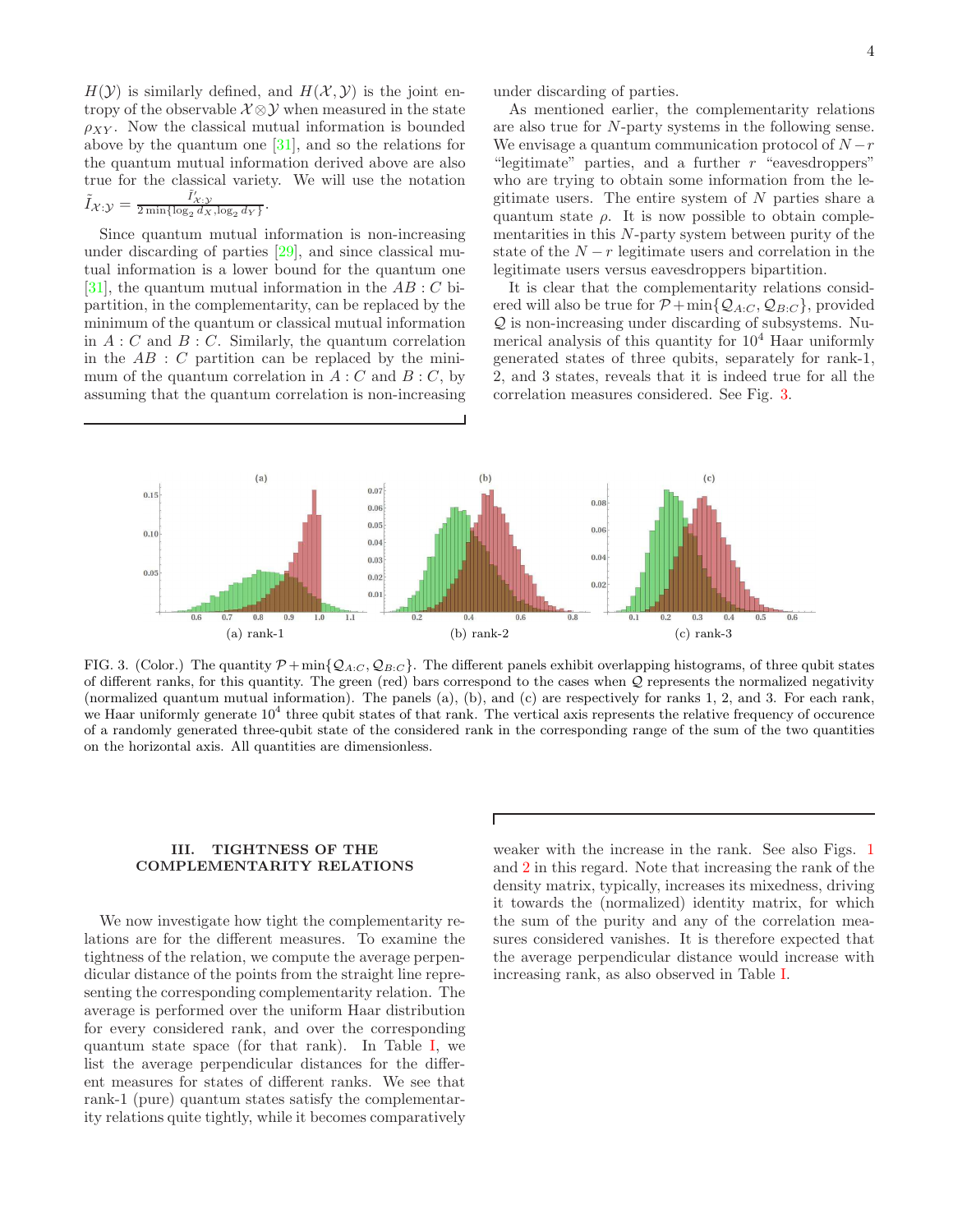|               |       | rank-1 $\lfloor$ rank-2 $\lfloor$ rank-3 $\lfloor$ rank-4 |       |       |
|---------------|-------|-----------------------------------------------------------|-------|-------|
|               | 0.043 | 0.390                                                     | 0.590 | 0.706 |
| $E_N$         | 0.013 | 0.338                                                     | 0.531 | 0.651 |
| $\mathcal I$  | 0.093 | 0.354                                                     | 0.509 | 0.612 |
| . T           | 0.093 | 0.296                                                     | 0.481 | 0.605 |
| $\mathcal{D}$ | 0.093 | 0.412                                                     | 0.536 | 0.619 |
|               | 0.093 | 0.372                                                     | 0.504 | 0.594 |

<span id="page-4-1"></span>TABLE I. Average perpendicular distance of the point  $(\mathcal{P}, \tilde{\mathcal{Q}})$ from the line  $\mathcal{P} + \tilde{\mathcal{Q}} = \frac{3}{2}$ , where  $\tilde{\mathcal{Q}}$  represents the normalized versions of negativity  $(N)$ , or logarithmic negativity  $(E_N)$ , or quantum mutual information  $(\mathcal{I})$ , or measured quantum mutual information  $\mathcal J$ , or quantum discord  $(\mathcal D)$ , or quantum work-deficit  $(\triangle)$ . The different columns represent values for different ranks of the three qubit states, while the different rows are for different measures. For every rank,  $10^4$  states are generated Haar uniformly.

# <span id="page-4-0"></span>IV. APPLICATION IN QUANTUM CRYPTOGRAPHY

Let us now discuss whether the derived complementarity relations can have implications in quantum information protocols.

The QKD setup.– We consider the QKD protocol proposed in Ref.  $[12]$  (see also  $[7]$ ) that is a modification of the Ekert 1991 protocol [\[4](#page-5-3)]. Suppose that Alice and Bob share a two-party state, and Alice chooses between the measurement settings  $A_0$ ,  $A_1$ , and  $A_2$ , while Bob chooses between  $B_1$  and  $B_2$  on their respective portions of the shared state. Each measurement is assumed to have two outcomes. The measurement results of  $A_0$  and  $B_1$  are used to obtain the raw key, and the corresponding bit error rate is given by  $e = prob(a_0 \neq b_1)$ , where  $a_0$  and  $b_1$  are the measurement results of  $A_0$  and  $B_1$ . We will now use the complementarity between purity and quantum mutual information, as obtained above in Sec. [II,](#page-0-0) to establish the security of the protocol. Indeed, we will obtain a bound on the secret key rate by using the complementarity.

A potential eavesdropper, Eve, denoted by  $E$ , tries to gather information about the key of Alice and Bob. To this end, Eve plants ancillas near the channels carrying the states of Alice and Bob, and consequently, the Alice-Bob-Eve trio share the state  $\rho_{ABE}$ .

Key rates.– The optimal key rate for individual attacks and obtained via one-way communication is provided by the Csiszár-Körner criterion  $[32]$ , given by

$$
r_{CK} = \tilde{I}'_{A_0:B_1} - \min{\{\tilde{I}'_{A_0:\tilde{E}}, \tilde{I}'_{B_1:\tilde{E}}\}},\tag{10}
$$

where we have used the notation  $\tilde{E}$  for the measurement setting at Eve, and  $\tilde{I}'_{A_0:B_1} = 1 - h(e)$ , with  $h(p) =$  $-p \log_2 p - (1-p) \log_2 (1-p)$  being the binary entropy for  $0 \leq p \leq 1$ .

Writing the complementarity between purity and quantum mutual information of  $\rho_{ABE}$  as

$$
\mathcal{P}_{AB} + \mathcal{I}_{AB:E} \le b,\tag{11}
$$

we have

$$
\frac{I'_{AB:E}}{2\min\{\log_2 d_{AB}, \log_2 d_E\}} \le b - \mathcal{P}_{AB},\qquad(12)
$$

following ineqs.  $(6)$  and  $(7)$ . Now, quantum mutual information is non-decreasing under discarding of subsystems [\[29\]](#page-5-27), so that  $I'_{A:E} \leq I'_{AB:E}$  and  $I'_{B:E} \leq I'_{AB:E}$ . Therefore,

$$
\min\{I'_{A:E}, I'_{B:E}\} \le 2\min\{\log_2 d_{AB}, \log_2 d_E\}(b - \mathcal{P}_{AB}).
$$
\n(13)

Furthermore, classical mutual information is upper bounded by the corresponding quantum mutual infor-mation [\[31\]](#page-6-1), i.e.  $\tilde{I}'_{X:Y} \leq I'_{X:Y}$ , resulting in

$$
\min\{\tilde{I}_{A_0:\tilde{E}}, \tilde{I}_{B_1:\tilde{E}}'\} \le 2 \min\{\log_2 d_{AB}, \log_2 d_E\} (b - \mathcal{P}_{AB}).
$$
\n(14)

Therefore, we have

$$
r_{CK} \ge 1 - h(e) - 2 \min\{\log_2 d_{AB}, \log_2 d_E\}(b - \mathcal{P}_{AB}).
$$
\n(15)

It is reasonable to allow the eavesdropper to be of a larger dimension, so that we choose  $d_{AB} \leq d_E$ , whence

$$
r_{CK} \ge 1 - h(e) - 2S(\rho_{AB}).\tag{16}
$$

To illustrate the rate obtained, consider that the legitimate users of the key distribution channel share the Werner state [\[33](#page-6-3)], given by  $\rho_W = p|\phi^+\rangle\langle\phi^+|+(1-p)\frac{1}{2}I_2\otimes$  $\frac{1}{2}I_2$ , where  $|\phi^+\rangle = \frac{1}{\sqrt{2}}$  $\frac{1}{2}(|00\rangle + |11\rangle), 0 \le p \le 1, \text{ and}$  $I_2$  denotes the identity operator on the qubit Hilbert space. In this case,  $e = \frac{1}{2}(1-p)$ , and the entropy of the shared state between Alice and Bob is given by  $H(\{\frac{1}{2}e, \frac{1}{2}e, \frac{1}{2}e, 1-\frac{3}{2}e\}),$  where  $H(\{p_i\}) = -\sum_i p_i \log_2 p_i$ is the Shannon entropy of the probability distribution  $\{p_i\}$ . Consequently, the maximal bit error rate that is allowed before the protocol becomes insecure is about 3.6%. The Shor-Preskill security proof provides a rate of 11% [\[2](#page-5-1)].

Let us note here that if Alice and Bob share a pure state, then the quantum mutual information between the Alice-Bob system and the eavesdropper vanishes. It is therefore apparent that for large values of  $p$ , in the shared Werner state, a stronger complementarity similar to  $\mathcal{P}_{AB} + \mathcal{I}_{AB:E} \leq 1$  is active, and this is independent of whether  $d_{AB} \leq d_E$  is valid. Using this stronger complementarity would provide a security proof without the assumption  $d_{AB} \leq d_E$ . We also note that there are recent results on device independent protocols for estimating entropies [\[34](#page-6-4)], which if possible to be used in the present scenario, would provide the potential for a device independent security proof of quantum cryptography [\[7](#page-5-28), [8\]](#page-5-6) via information complementarity relations, instead of Bell inequality violations. We mention here that the Devetak-Winter result [\[19](#page-5-17)] also provides an entropic bound on the secret key rate for collective attacks. We however believe that the bound obtained here is via methods that provide an independent perspective on the Ekert protocol and its security, albeit for individual attacks.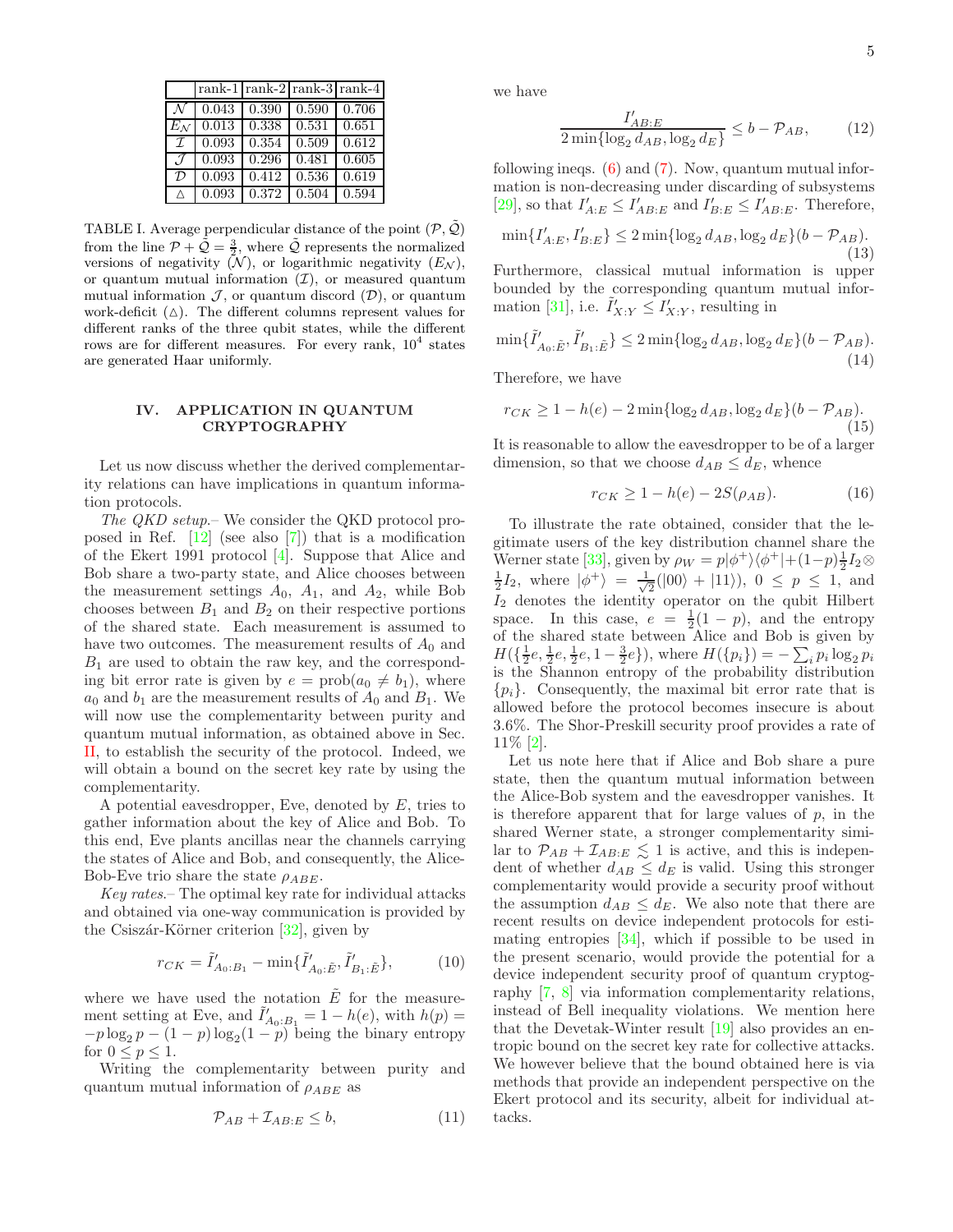## V. CONCLUSION

To sum up, we have derived complementarity relations in multiparty quantum systems connecting purity of a part of the system with correlations – classical, quantum, and total – between that part and the rest of the system. We found that they have the potential to provide bounds on the secret key rates in quantum cryptography.

A relation for three-party quantum states that has a similar topology to the ones derived here is in Ref. [\[35\]](#page-6-5), where local measurement-induced changes in two-party entanglement is related to the measurement-induced changes in entanglement of those two parties with the third party, in a three party system. See also Ref. [\[21\]](#page-5-19).

Since the derived complementarity relations are rather

unalike to the previously existing ones, they are potentially useful in getting perspectives, hitherto not known, on protocols and phenomena involving many parties, including e.g. the black hole information paradox [\[36](#page-6-6)].

### ACKNOWLEDGMENTS

A.B. acknowledges an Inspire Fellowship, and R.P. acknowledges an INSPIRE-faculty position at the Harish-Chandra Research Institute (HRI), from the Department of Science and Technology, Government of India. We acknowledge computations performed at the cluster computing facility at HRI.

- <span id="page-5-0"></span>[1] N. Gisin, G. Ribordy, W. Tittel, and H. Zbinden, Rev. Mod. Phys. 74, 145 (2002).
- <span id="page-5-1"></span>[2] P.W. Shor and J. Preskill, Phys. Rev. Lett. 85, 441  $(2000).$
- <span id="page-5-2"></span>[3] C.H. Bennett and G. Brassard, in Proceedings of the IEEE International Conference on Computers, Systems and Signal Processing, Bangalore, India (IEEE, New York, 1984), p. 175.
- <span id="page-5-3"></span>[4] A.K. Ekert, Phys. Rev. Lett. **67**, 661 (1991).
- <span id="page-5-4"></span>[5] See C. H. Bennett, G. Brassard, and N. D. Mermin, Phys. Rev. Lett. 68, 557 (1992); Ref. [\[1](#page-5-0)]; M. Curty, M. Lewenstein, and N. Lütkenhaus, Phys. Rev. Lett. 92, 217903 (2004), and references therein/thereto.
- <span id="page-5-5"></span>[6] D. Mayers and A. Yao, Quant. Inf. Comput. 4, 273 (2004).
- <span id="page-5-28"></span>[7] A. Acín, N. Brunner, N. Gisin, S. Massar, S. Pironio, and V. Scarani, Phys. Rev. Lett. 98, 230501 (2007).
- <span id="page-5-6"></span>[8] S. Pironio, A. Acín, N. Brunner, N. Gisin, S. Massar, and V. Scarani, New J. Phys. 11, 045021 (2009), and references therein.
- <span id="page-5-7"></span>[9] J.S. Bell, Physics 1, 195 (1964); J.F. Clauser, M.A. Horne, A. Shimony, and R.A. Holt, Phys. Rev. Lett. 23, 880 (1969).
- <span id="page-5-8"></span>[10] While maximally entangled mixed states are possible [\[11](#page-5-9)], the Ekert protocol will ultimately use one of its locally orthogonal components, and the argument goes through once again.
- <span id="page-5-9"></span>[11] R. Garisto and L. Hardy, Phys. Rev. A 60, 827 (1999).
- <span id="page-5-10"></span>[12] A. Acín, S. Massar, and S. Pironio, New J. Phys.  $\mathbf{8}, 126$ (2006).
- <span id="page-5-11"></span>[13] J.-A. Larsson, J. Phys. A 47, 424003 (2014).
- <span id="page-5-12"></span>[14] B. Hensen, H. Bernien, A.E. Dréau, A. Reiserer, N. Kalb, M.S. Blok, J. Ruitenberg, R.F.L. Vermeulen, R.N. Schouten, C. Abellán, W. Amaya, V. Pruneri, M.W. Mitchell, M. Markham, D.J. Twitchen, D. Elkouss, S. Wehner, T.H. Taminiau, and R. Hanson, [arXiv:1508.05949.](http://arxiv.org/abs/1508.05949)
- <span id="page-5-13"></span>[15] R. Horodecki, P. Horodecki, M. Horodecki, and K. Horodecki, Rev. Mod. Phys. 81, 865 (2009).
- <span id="page-5-14"></span>[16] C.H. Bennett, D.P. DiVincenzo, J.A. Smolin, and W.K. Wootters, Phys. Rev. A, 54, 3824 (1996).
- <span id="page-5-15"></span>[17] P.M. Hayden, M. Horodecki, and B.M. Terhal, J. Phys. A: Math. Gen. 34, 6891 (2001).
- <span id="page-5-16"></span>[18] V. Vedral, M.B. Plenio, M.A. Rippin, and P.L. Knight, Phys. Rev. Lett. 78, 2275 (1997); V. Vedral, Rev. Mod. Phys. 74, 197 (2002).
- <span id="page-5-17"></span>[19] I. Devetak and A. Winter, Proc. R. Soc. A 461, 207 (2005).
- <span id="page-5-18"></span>[20] L. Henderson and V. Vedral, J. Phys. A **34**, 6899 (2001); H. Ollivier and W.H. Zurek, Phys. Rev. Lett. 88, 017901 (2002); K. Modi, A. Brodutch, H. Cable, T. Paterek, and V. Vedral, Rev. Mod. Phys. 84, 1655 (2012).
- <span id="page-5-19"></span>[21] M. Koashi and A. Winter, Phys. Rev. A 69, 022309 (2004).
- <span id="page-5-20"></span>[22] D.M. Greenberger, M.A. Horne, and A. Zeilinger, in Bells Theorem, Quantum Theory, and Conceptions of the Universe, edited by M. Kafatos (Kluwer Academic, Dordrecht, 1989).
- <span id="page-5-21"></span>[23] A. Peres, Phys. Rev. Lett. 77, 1413 (1996) M. Horodecki, P. Horodecki, and R. Horodecki, Phys. Lett. A 223, 1 (1996); J. Lee, M.S. Kim, Y.J. Park, and S. Lee, J. Mod. Opt. 47, 2151 (2000); G. Vidal and R.F. Werner, Phys. Rev. A 65, 032314 (2002); M.B. Plenio, Phys. Rev. Lett. 95, 090503 (2005).
- <span id="page-5-22"></span>[24] J. Oppenheim, M. Horodecki, P. Horodecki, and R. Horodecki, Phys. Rev. Lett. 89, 180402 (2002); M. Horodecki, K. Horodecki, P. Horodecki, R. Horodecki, J. Oppenheim, A. Sen(De), and U. Sen, ibid. 90, 100402 (2003); I. Devetak, Phys. Rev. A 71, 062303 (2005); M. Horodecki, P. Horodecki, R. Horodecki, J. Oppenheim, A. Sen(De), U. Sen, and B. Synak-Radtke, ibid. 71, 062307 (2005).
- <span id="page-5-23"></span>[25] A. Datta, [arXiv:0807.4490.](http://arxiv.org/abs/0807.4490)
- <span id="page-5-24"></span>[26] A. Rényi, in Proc. Symp. on Math., Stat. and Probability, p. 547 (University of California Press, Berkeley, 1961).
- <span id="page-5-25"></span>[27] C. Tsallis, J. Stat. Phys. 52, 479 (1988); C. Tsallis, R.S. Mendes, and A.R. Plastino, Physica A 261, 534 (1998).
- <span id="page-5-26"></span>[28] T.M. Cover and J.A. Thomas, Elements of Information Theory (Wiley, New Jersey, 1991).
- <span id="page-5-27"></span>[29] W.H. Zurek, in Quantum Optics, Experimental Gravitation and Measurement Theory, edited by P. Meystre and M.O. Scully (Plenum, New York, 1983); S.M. Barnett and S.J.D. Phoenix, Phys. Rev. A 40, 2404 (1989); B. Schumacher and M.A. Nielsen, ibid. 54, 2629 (1996); N.J. Cerf and C. Adami, Phys. Rev. Lett. 79, 5194 (1997); B. Groisman, S. Popescu, and A. Winter, Phys. Rev. A 72,